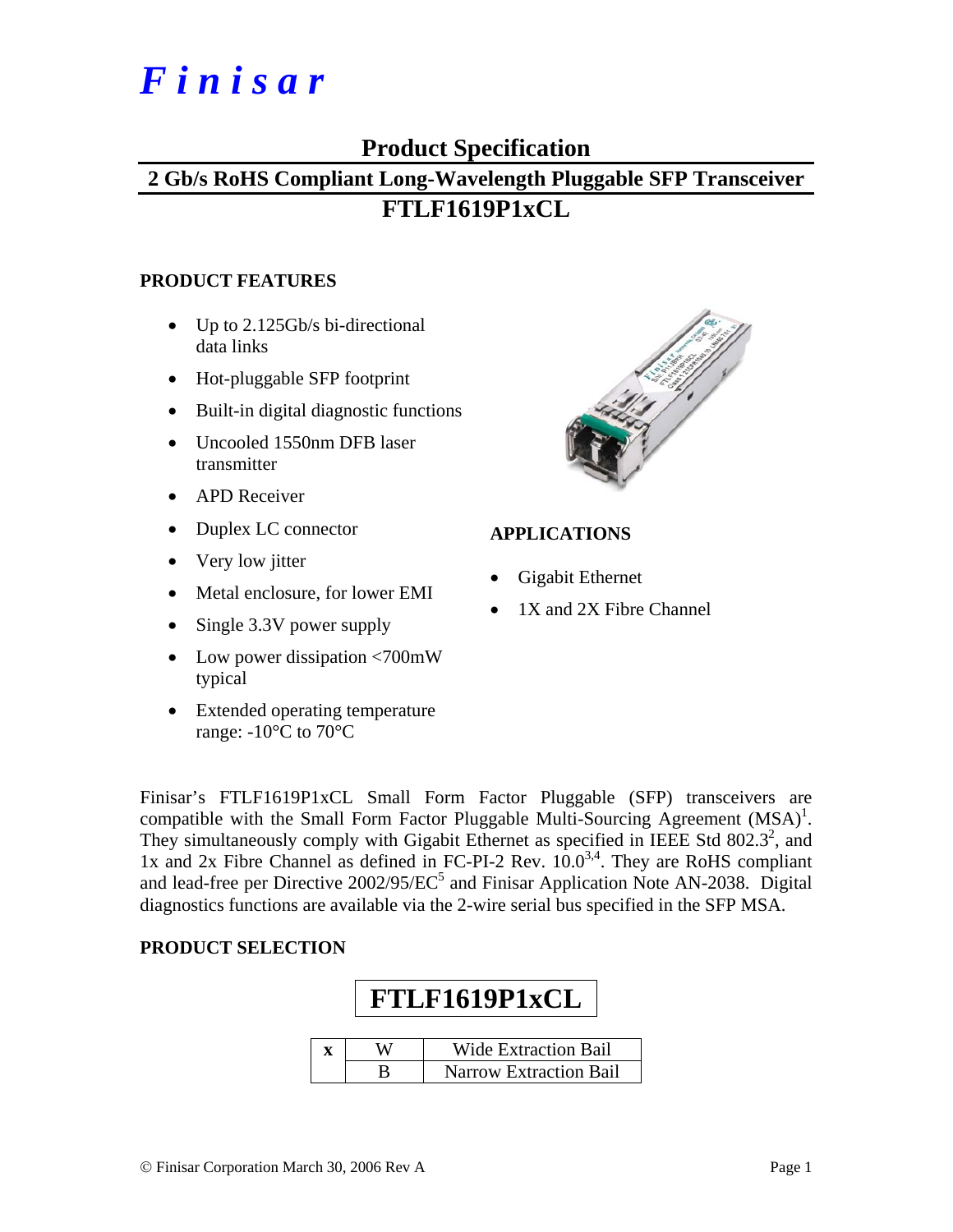#### **I. Pin Descriptions**

| Pin            | <b>Symbol</b>               | <b>Name/Description</b>                                        | Ref. |
|----------------|-----------------------------|----------------------------------------------------------------|------|
|                | $\rm V_{EET}$               | Transmitter Ground (Common with Receiver Ground)               |      |
| $\overline{2}$ | $T_{FAULT}$                 | Transmitter Fault. Not supported.                              |      |
| 3              | $T_{DIS}$                   | Transmitter Disable. Laser output disabled on high or open.    | 2    |
| 4              | $MOD_$ <del>DEF</del> $(2)$ | Module Definition 2. Data line for Serial ID.                  | 3    |
| 5              | $MOD_DEF(1)$                | Module Definition 1. Clock line for Serial ID.                 | 3    |
| 6              | $MOD$ $DEF(0)$              | Module Definition 0. Grounded within the module.               | 3    |
| 7              | Rate Select                 | No connection required                                         | 4    |
| 8              | LOS                         | Loss of Signal indication. Logic 0 indicates normal operation. | 5    |
| 9              | $\rm V_{EER}$               | Receiver Ground (Common with Transmitter Ground)               |      |
| 10             | $\rm V_{EER}$               | Receiver Ground (Common with Transmitter Ground)               |      |
| 11             | $\rm V_{EER}$               | Receiver Ground (Common with Transmitter Ground)               |      |
| 12             | RD-                         | Receiver Inverted DATA out. AC Coupled                         |      |
| 13             | $RD+$                       | Receiver Non-inverted DATA out. AC Coupled                     |      |
| 14             | $\rm V_{EER}$               | Receiver Ground (Common with Transmitter Ground)               |      |
| 15             | $V_{CCR}$                   | Receiver Power Supply                                          |      |
| 16             | $V_{\text{CCT}}$            | <b>Transmitter Power Supply</b>                                |      |
| 17             | $\rm V_{\rm EET}$           | Transmitter Ground (Common with Receiver Ground)               |      |
| 18             | $TD+$                       | Transmitter Non-Inverted DATA in. AC Coupled.                  |      |
| 19             | TD-                         | Transmitter Inverted DATA in. AC Coupled.                      |      |
| 20             | $\rm V_{EET}$               | Transmitter Ground (Common with Receiver Ground)               |      |

Notes:

1. Circuit ground is internally isolated from chassis ground.

2. Laser output disabled on  $T_{DIS} > 2.0V$  or open, enabled on  $T_{DIS} < 0.8V$ .

3. Should be pulled up with 4.7k – 10kohms on host board to a voltage between 2.0V and 3.6V. MOD\_DEF(0) pulls line low to indicate module is plugged in.

4. Finisar FTLFxx21xxxxx transceivers operate between OC-3 and OC-48, 1x and 2x Fibre Channel, and Gigabit Ethernet data rates and respective protocols without active control. Finisar FTLFxx19xxxxx transceivers operate at 1x and 2x Fibre Channel, and Gigabit Ethernet data rates and respective protocols without active control.

5. LOS is open collector output. Should be pulled up with 4.7k – 10kohms on host board to a voltage between 2.0V and 3.6V. Logic 0 indicates normal operation; logic 1 indicates loss of signal.



**Diagram of Connector Block Pinout on the Host Board**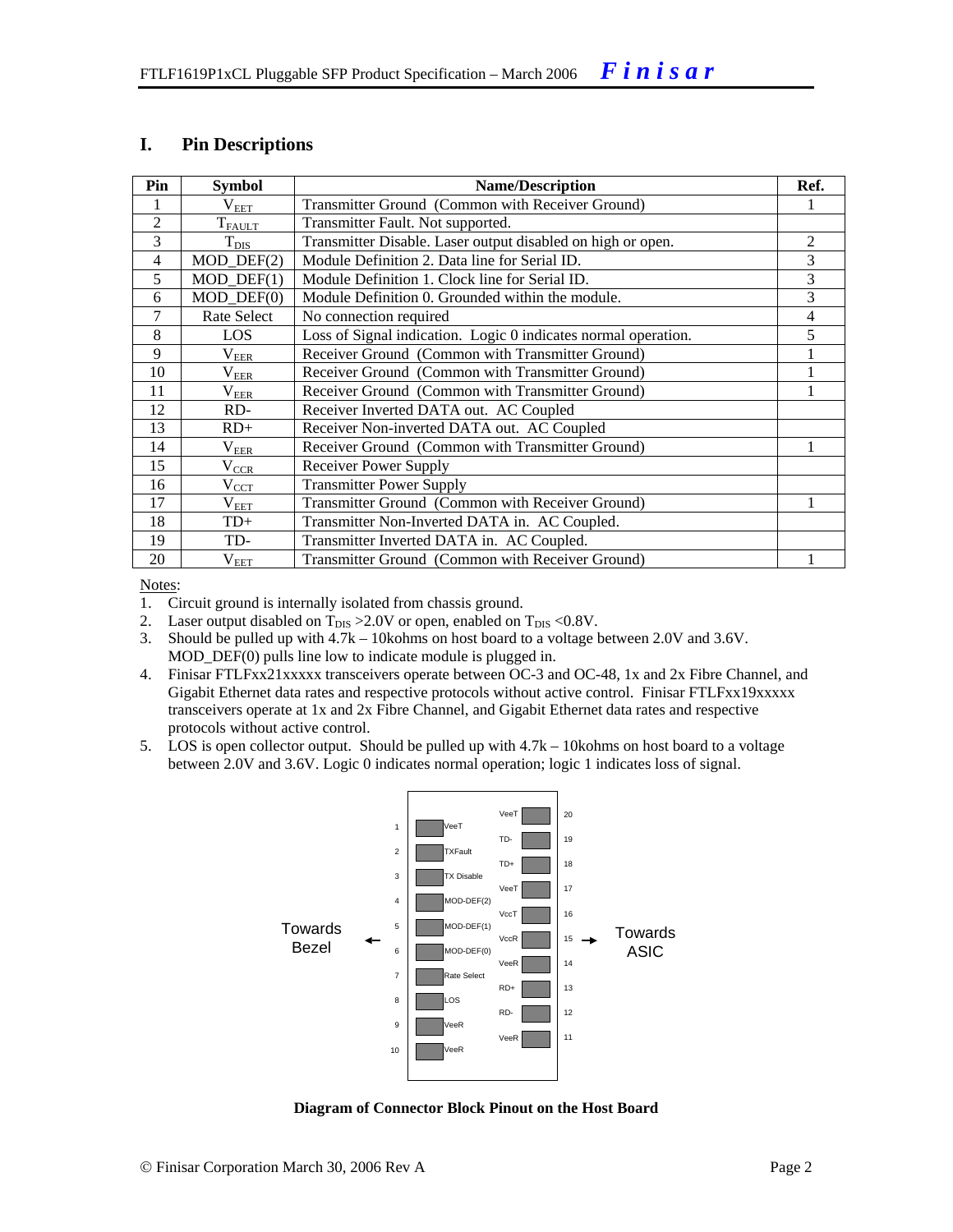#### **II. Absolute Maximum Ratings**

| <b>Parameter</b>                  | <b>Symbol</b> | Min   | Typ | <b>Max</b> | Unit   | Ref. |
|-----------------------------------|---------------|-------|-----|------------|--------|------|
| Maximum Supply Voltage            | Vcc           | -0.5  |     |            |        |      |
| <b>Storage Temperature</b>        |               | -40   |     |            | $\sim$ |      |
| <b>Case Operating Temperature</b> | L OP          | $-10$ |     |            | $\sim$ |      |
| Relative Humidity                 | RH            |       |     |            | $\%$   |      |

#### **III.** Electrical Characteristics ( $T_{OP} = -10$  to 70 °C,  $V_{CC} = 3.00$  to 3.60 Volts)

| <b>Parameter</b>                    | <b>Symbol</b>           | Min         | <b>Typ</b> | <b>Max</b>   | Unit      | Ref.           |  |  |
|-------------------------------------|-------------------------|-------------|------------|--------------|-----------|----------------|--|--|
| <b>Supply Voltage</b>               | Vcc                     | 3.00        |            | 3.60         | V         |                |  |  |
| <b>Supply Current</b>               | Icc                     |             | 230        | 300          | mA        |                |  |  |
| <b>Transmitter</b>                  |                         |             |            |              |           |                |  |  |
| Input differential impedance        | $R_{in}$                |             | 100        |              | Ω         | 2              |  |  |
| Single ended data input swing       | Vin, pp                 | 250         |            | 1200         | mV        |                |  |  |
| <b>Transmit Disable Voltage</b>     | $V_D$                   | $Vec - 1.3$ |            | Vcc          | V         |                |  |  |
| <b>Transmit Enable Voltage</b>      | $V_{EN}$                | Vee         |            | $Vee+0.8$    | V         | 3              |  |  |
| <b>Transmit Disable Assert Time</b> |                         |             |            | 10           | <b>us</b> |                |  |  |
| <b>Receiver</b>                     |                         |             |            |              |           |                |  |  |
| Single ended data output swing      | Vout, pp                | 300         | 400        | 800          | mV        | $\overline{4}$ |  |  |
| Data output rise time               | $t_{r}$                 |             | 100        | 175          | ps        | 5              |  |  |
| Data output fall time               | $t_{\rm f}$             |             | 100        | 175          | <b>ps</b> | 5              |  |  |
| <b>LOS</b> Fault                    | $V_{LOS \text{ fault}}$ | $Vec - 0.5$ |            | $Vec_{HOST}$ | V         | 6              |  |  |
| <b>LOS</b> Normal                   | $V_{LOS\,norm}$         | Vee         |            | $Vee+0.5$    | V         | 6              |  |  |
| Power Supply Rejection              | <b>PSR</b>              | 100         |            |              | mVpp      | 7              |  |  |
| Deterministic Jitter Contribution   | $RX \Delta DI$          |             |            | 51.7         | ps        | 8              |  |  |
| <b>Total Jitter Contribution</b>    | $RX \wedge TI$          |             |            | 122.4        | ps        |                |  |  |

Notes:

- 1. Non Condensing.
- 2. Connected directly to TX data input pins. AC coupled thereafter.
- 3. Or open circuit.
- 4. Into 100 ohms differential termination.
- 5.  $20 80 %$
- 6. Loss Of Signal is LVTTL. Logic 0 indicates normal operation; logic 1 indicates no signal detected.
- 7. Receiver sensitivity is compliant with power supply sinusoidal modulation of 20 Hz to 1.5 MHz up to specified value applied through the recommended power supply filtering network.
- 8. Measured with DJ-free data input signal. In actual application, output DJ will be the sum of input DJ and  $\Delta$  DJ.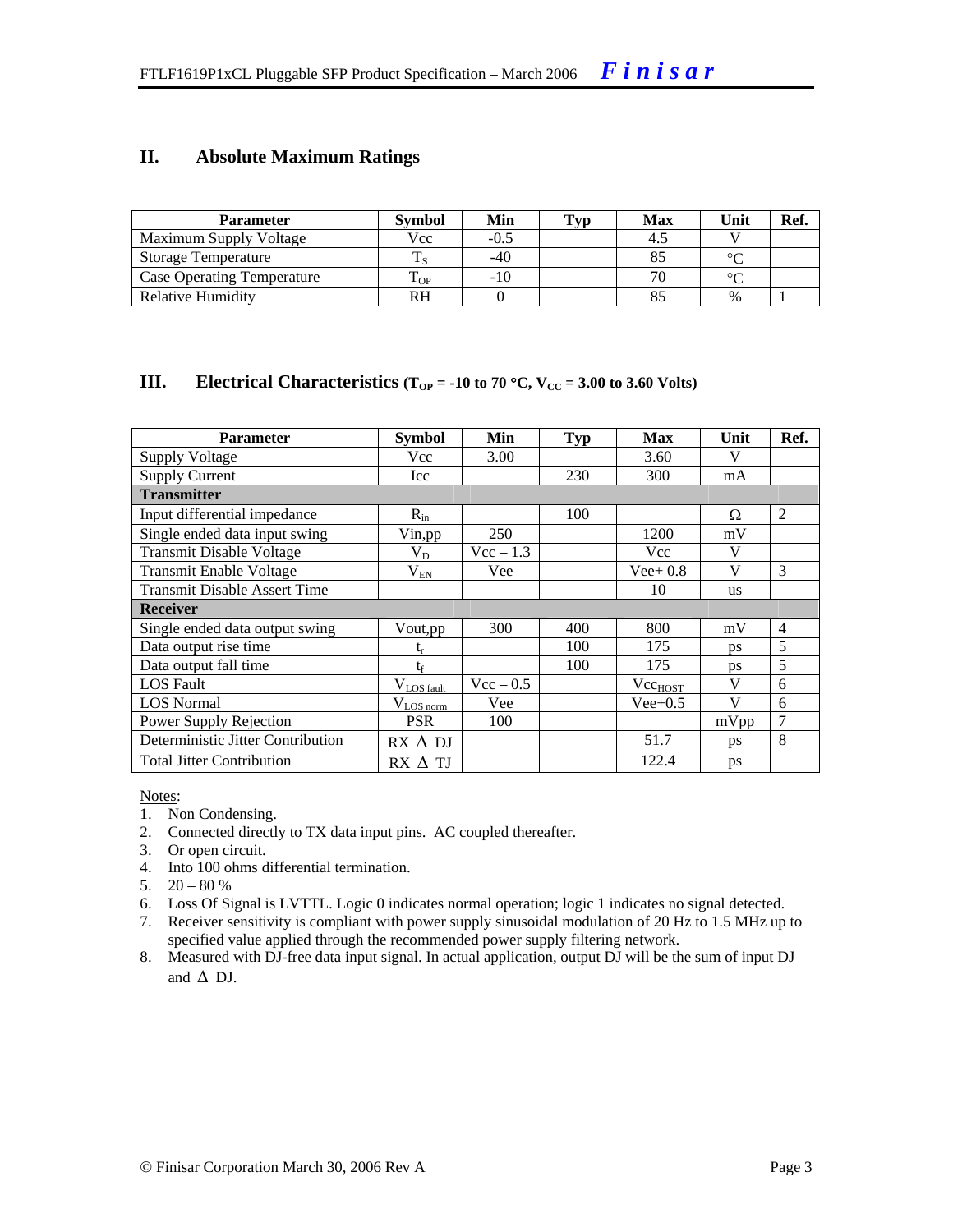| <b>Parameter</b>                    | <b>Symbol</b>           | Min      | <b>Typ</b> | <b>Max</b> | Unit    | Ref.           |
|-------------------------------------|-------------------------|----------|------------|------------|---------|----------------|
| <b>Transmitter</b>                  |                         |          |            |            |         |                |
| Output Opt. Pwr: 9/125 SMF          | $P_{OT}$                | $\Omega$ |            | $+5$       | dBm     | -1             |
| Optical Wavelength                  | λ                       | 1540     |            | 1570       | nm      |                |
| Spectral Width (-20dB)              | $\sigma$                |          |            | 1          | nm      |                |
| <b>Optical Extinction Ratio</b>     | ER                      | 9        |            |            | dB      |                |
| <b>Optical Modulation Amplitude</b> | OMA                     | 174      |            |            | $\mu$ W | 2              |
| Sidemode Supression ratio           | $SSR_{\text{min}}$      | 30       |            |            | dB      |                |
| <b>Optical Rise/Fall Time</b>       | $t_{\rm r} / t_{\rm f}$ |          |            | 180        | ps      | 3              |
| <b>Relative Intensity Noise</b>     | <b>RIN</b>              |          |            | $-120$     | dB/Hz   |                |
| Deterministic Jitter Contribution   | $RX \Delta DI$          |          |            | 51.7       | ps      | $\overline{4}$ |
| <b>Total Jitter Contribution</b>    | RX ∆ TJ                 |          |            | 122.4      | ps      |                |
| <b>Receiver</b>                     |                         |          |            |            |         |                |
| Average Rx Sensitivity @ 2.125      | $R_{SENS1}$             |          |            | $-28$      | dBm     | 5, 6           |
| Gb/s (2X Fibre Channel)             |                         |          |            |            |         |                |
| Average Rx Sensitivity @ 1.25 Gb/s  | $R_{\rm SENS2}$         |          |            | $-30$      | dBm     | 5, 6           |
| (Gigabit Ethernet)                  |                         |          |            |            |         |                |
| Average Rx Sensitivity @ 1.062      | $R_{SENS1}$             |          |            | $-30$      | dBm     | 5, 6           |
| Gb/s (1X Fibre Channel)             |                         |          |            |            |         |                |
| Maximum Input Power                 | $P_{MAX}$               | $-9$     |            |            | dBm     |                |
| <b>Optical Center Wavelength</b>    | $\lambda_{\rm C}$       | 1270     |            | 1600       | nm      |                |
| LOS De-Assert                       | LOS <sub>D</sub>        |          |            | $-28$      | dBm     |                |
| <b>LOS</b> Assert                   | LOS <sub>A</sub>        | $-41$    |            |            | dBm     |                |
| <b>LOS</b> Hysteresis               |                         | 0.5      |            |            | dB      |                |

#### **IV.** Optical Characteristics ( $T_{OP} = -10$  to 70°C,  $V_{CC} = 3.00$  to 3.60 Volts)

Notes:

- 1. Class 1 Laser Safety per FDA/CDRH and EN (IEC) 60825 regulations.
- 2. Equivalent extinction ratio specification for Fibre Channel. Allows smaller ER at higher average power.
- 3. Unfiltered, 20-80%. Complies with IEEE 802.3 (Gig. E), FC 1x and 2x eye masks when filtered.
- 4. Measured with DJ-free data input signal. In actual application, output DJ will be the sum of input DJ and  $\Delta$  DJ.
- 5. Measured with conformance signals defined in FC-PI-2 Rev. 10.0 specifications.
- 6. Measured with PRBS  $2^7$ -1 at  $10^{-12}$  BER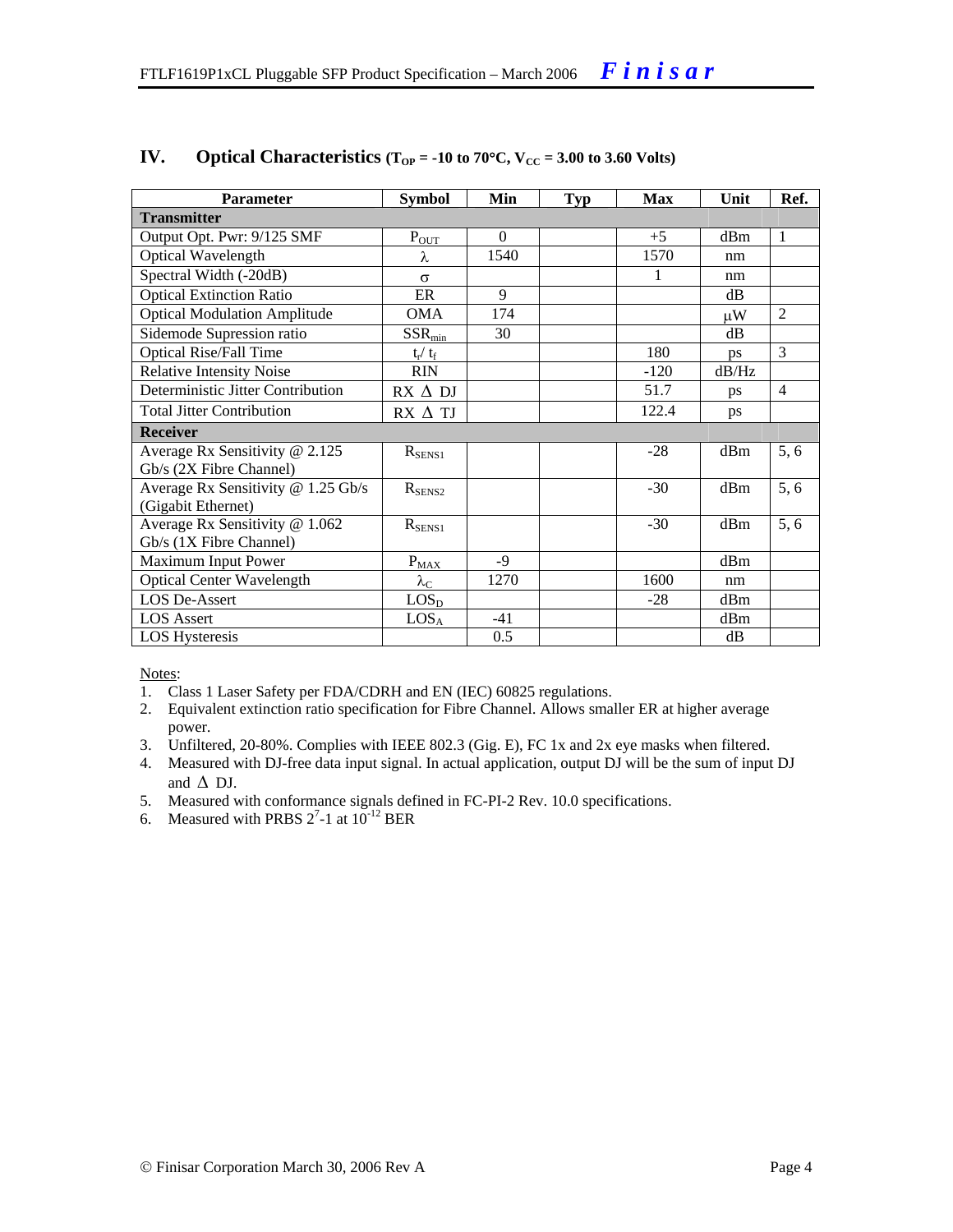#### **V. General Specifications**

| <b>Parameter</b>                                                                             | <b>Symbol</b> | Min  | Typ | <b>Max</b> | <b>Units</b> | Ref. |
|----------------------------------------------------------------------------------------------|---------------|------|-----|------------|--------------|------|
| Data Rate                                                                                    | BR.           | 1062 |     | 2125       | Mb/s         |      |
| <b>Bit Error Rate</b>                                                                        | <b>BER</b>    |      |     | $10^{-12}$ |              |      |
| Max. Supported Link Length on<br>$9/125 \mu m$ SMF @ 2X Fibre Channel                        | $L_{MAX2}$    |      | 104 |            | km           |      |
| Max. Supported Link Length on<br>$9/125 \mu m$ SMF @ 1X Fibre Channel<br>or Gigabit Ethernet | $L_{MAX3}$    |      | 112 |            | km           |      |

Notes:

- 1. Gigabit Ethernet and 1x/2x Fibre Channel compliant.
- 2. Tested with a PRBS  $2^7$ -1 test pattern.
- 3. Attenuation of 0.25 dB/km is used for the link length calculations. Distances are indicative only. A 2dB penalty is included for dispersion on >2Gb/s data rates. Please refer to the Optical Specifications in Table IV to calculate a more accurate link budget based on specific conditions in your application.

#### **VI. Environmental Specifications**

Finisar SFP transceivers have an extended operating temperature range from -10°C to  $+70^{\circ}$ C case temperature.

| <b>Parameter</b>           | Svmbol            | Min   | $\mathbf{Typ}$ | Max                      | Units  | Ref. |
|----------------------------|-------------------|-------|----------------|--------------------------|--------|------|
| Case Operating Temperature | $\mathbf{L}_{OD}$ | -10   |                | $\overline{\phantom{a}}$ | $\sim$ |      |
| Storage Temperature        | ⊥ sto             | $-40$ |                |                          | $\sim$ |      |

#### **VII. Regulatory Compliance**

Finisar transceivers are Class 1 Laser Products and comply with US FDA regulations. These products are certified by TÜV and CSA to meet the Class 1 eye safety requirements of EN (IEC) 60825 and the electrical safety requirements of EN (IEC) 60950. Copies of certificates are available at Finisar Corporation upon request.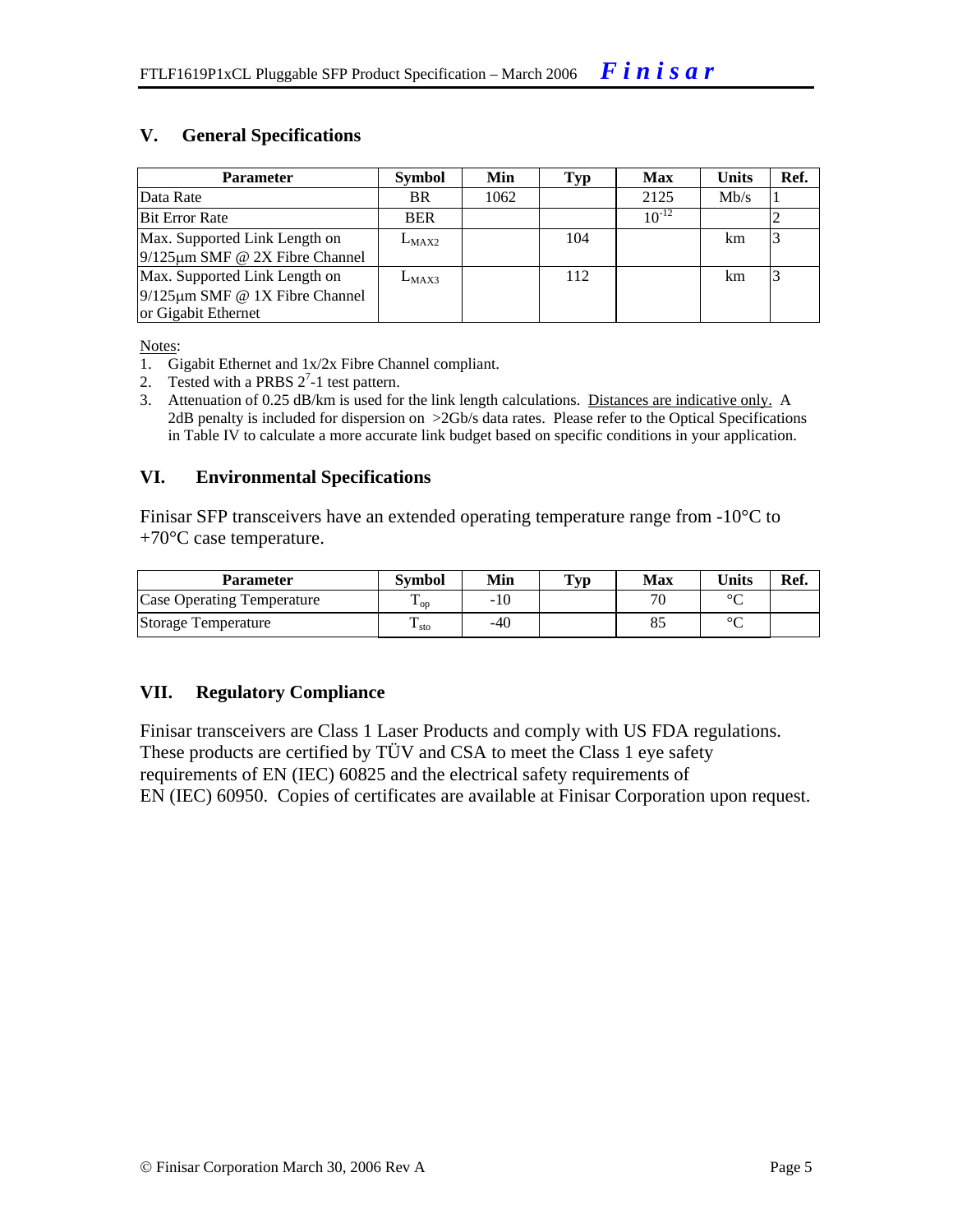#### **VIII. Digital Diagnostic Functions**

Finisar FTLF1619P1xCL SFP transceivers support the 2-wire serial communication protocol as defined in the SFP MSA<sup>1</sup>. It is very closely related to the  $E^2$ PROM defined in the GBIC standard, with the same electrical specifications.

The standard SFP serial ID provides access to identification information that describes the transceiver's capabilities, standard interfaces, manufacturer, and other information.

Additionally, Finisar SFP transceivers provide a unique enhanced digital diagnostic monitoring interface, which allows real-time access to device operating parameters such as transceiver temperature, laser bias current, transmitted optical power, received optical power and transceiver supply voltage. It also defines a sophisticated system of alarm and warning flags, which alerts end-users when particular operating parameters are outside of a factory set normal range.

The SFP MSA defines a 256-byte memory map in  $E^2$ PROM that is accessible over a 2-wire serial interface at the 8 bit address 1010000X (A0h). The digital diagnostic monitoring interface makes use of the 8 bit address 1010001X (A2h), so the originally defined serial ID memory map remains unchanged. The interface is identical to, and is thus fully backward compatible with both the GBIC Specification and the SFP Multi Source Agreement. The complete interface is described in Finisar Application Note AN-2030: "Digital Diagnostics Monitoring Interface for SFP Optical Transceivers".

The operating and diagnostics information is monitored and reported by a Digital Diagnostics Transceiver Controller (DDTC) inside the transceiver, which is accessed through a 2-wire serial interface. When the serial protocol is activated, the serial clock signal (SCL, Mod Def 1) is generated by the host. The positive edge clocks data into the  $SFP$  transceiver into those segments of the  $E^2$ PROM that are not write-protected. The negative edge clocks data from the SFP transceiver. The serial data signal (SDA, Mod Def 2) is bi-directional for serial data transfer. The host uses SDA in conjunction with SCL to mark the start and end of serial protocol activation. The memories are organized as a series of 8-bit data words that can be addressed individually or sequentially.

For more information, please see the SFP MSA documentation<sup>1</sup> or Finisar Application Note AN-2030.

Digital diagnostics for the FTLF1619P1xCL are externally calibrated by default.

Please note that evaluation board FDB-1018 is available with Finisar ModDEMO software that allows simple to use communication over the 2-wire serial interface.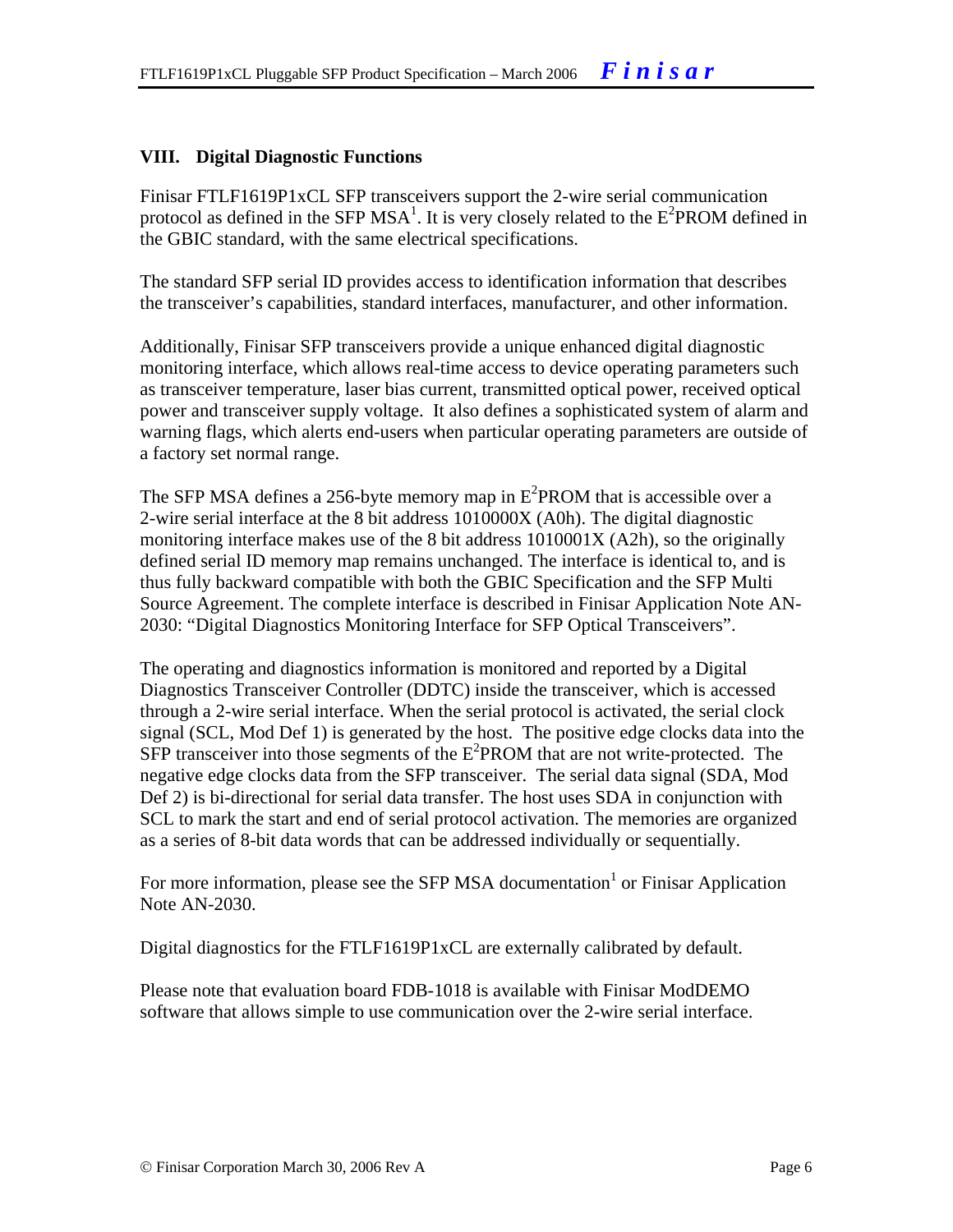#### **IX. Mechanical Specifications**

Finisar's Small Form Factor Pluggable (SFP) transceivers are compatible with the dimensions defined by the SFP Multi-Sourcing Agreement (MSA)<sup>3</sup>.



## **FTLF1619P1BCL**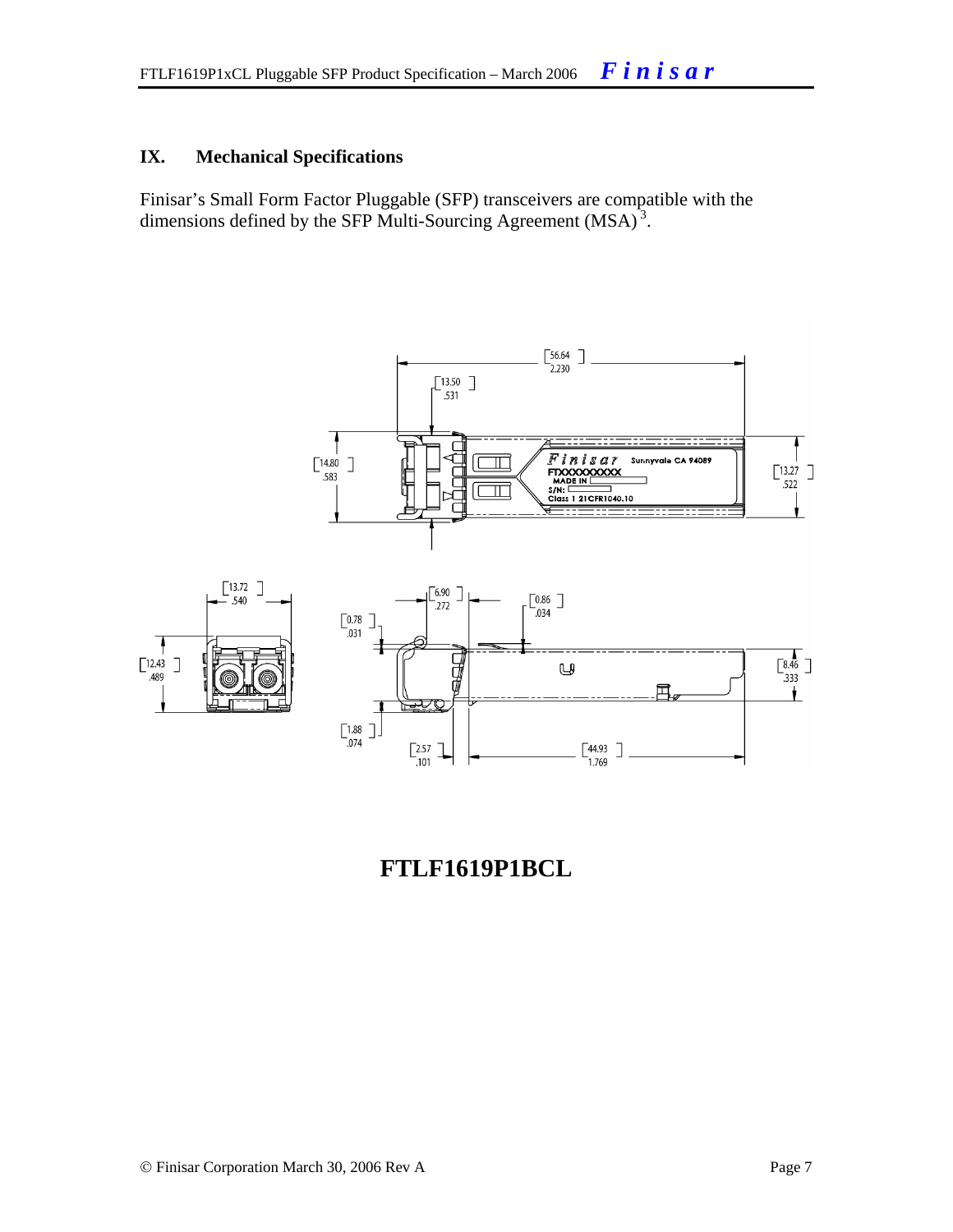



## **FTLF1619P1WCL**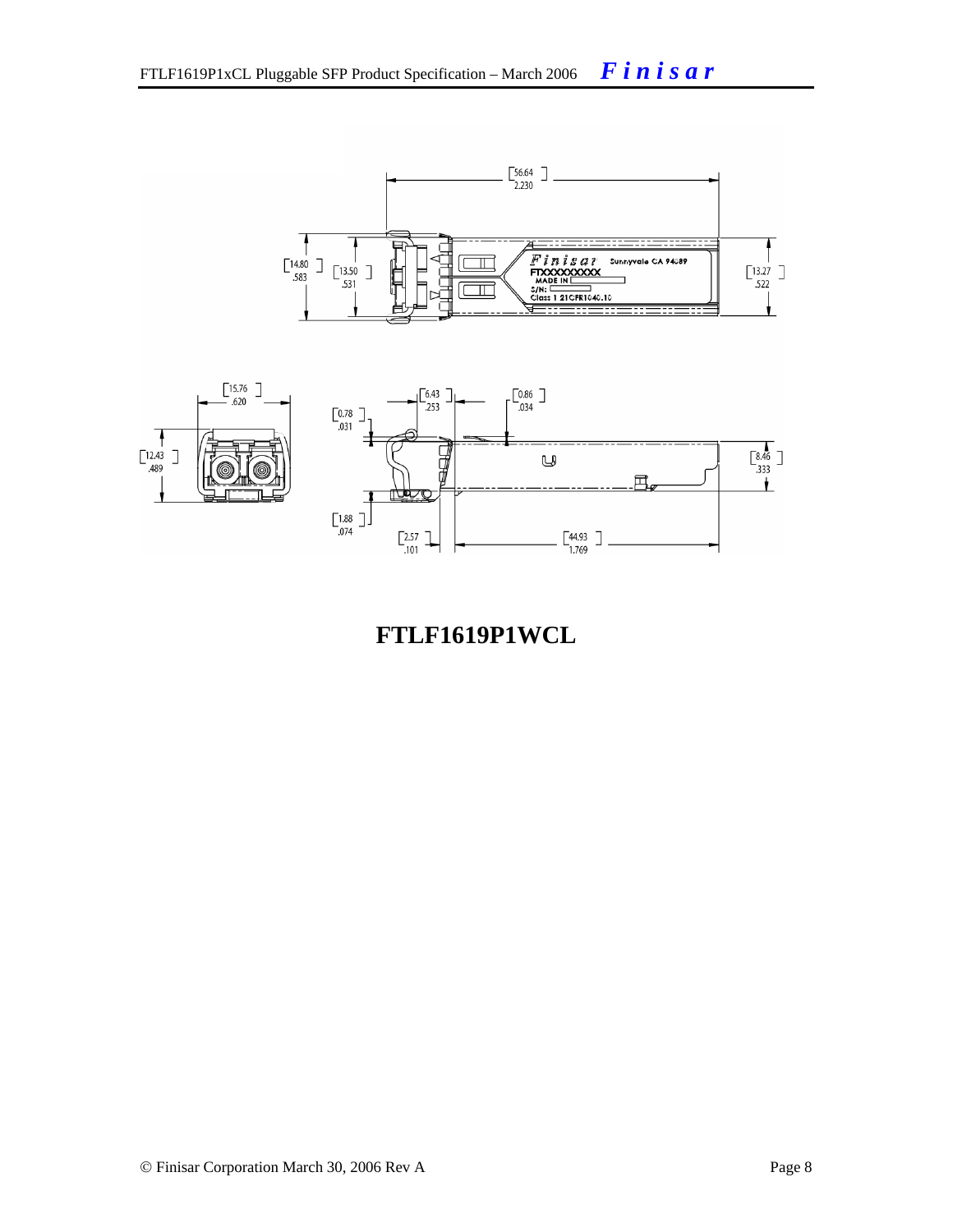#### **X. PCB Layout and Bezel Recommendations**

 $\hat{\triangle}$  Through Holes are Unplated 2Rads and Vias are Chassis Ground, 11 Places  $\Delta$ atum and Basic Dimension Established by Customer

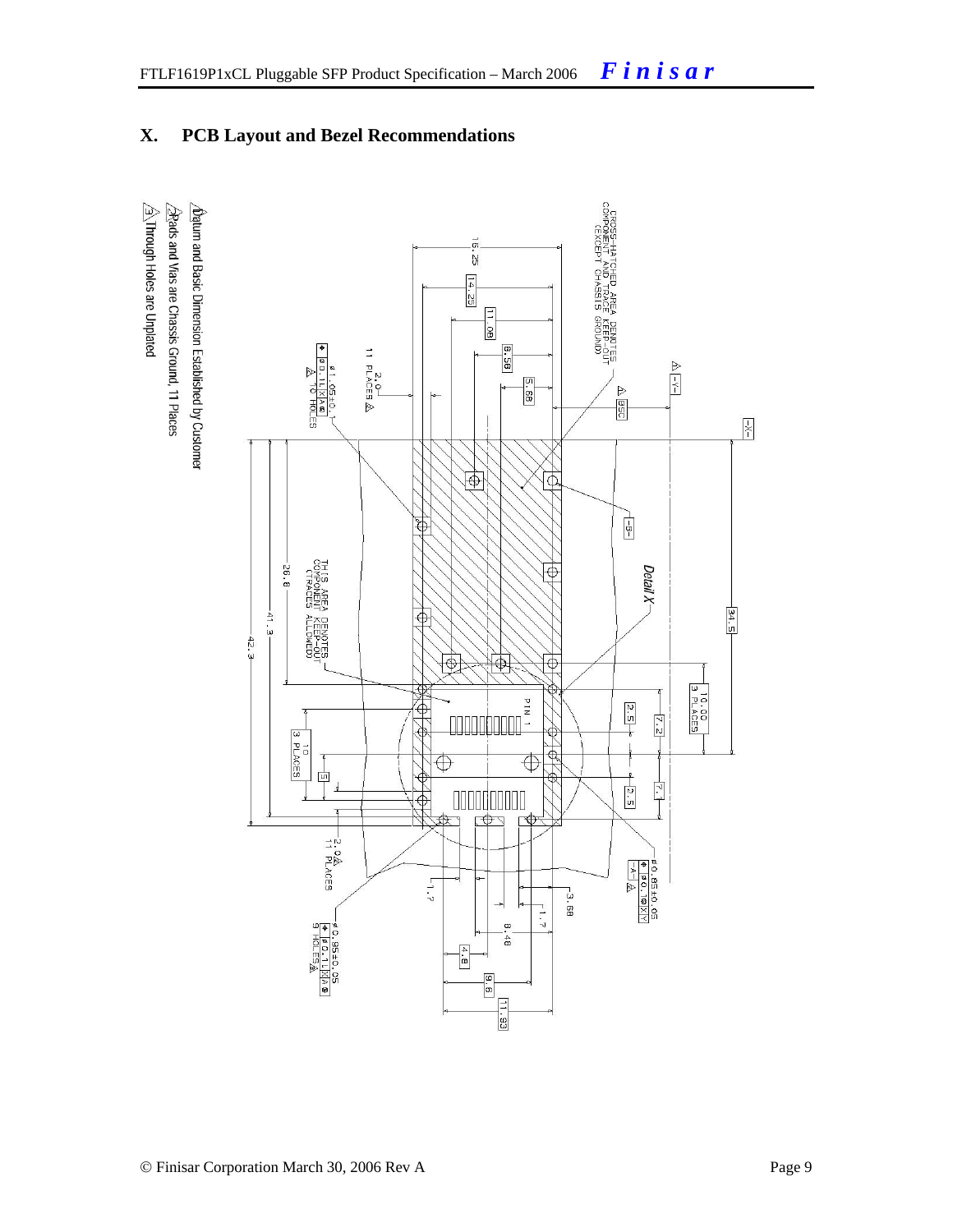



NOTES:

- $\triangle$  MINIMUM PITCH ILLUSTRATED, ENGLISH DIMENSIONS ARE FOR REFERENCE ONLY
- 2. NOT RECOMMENDED FOR PCI EXPANSION<br>CARD APPLICATIONS